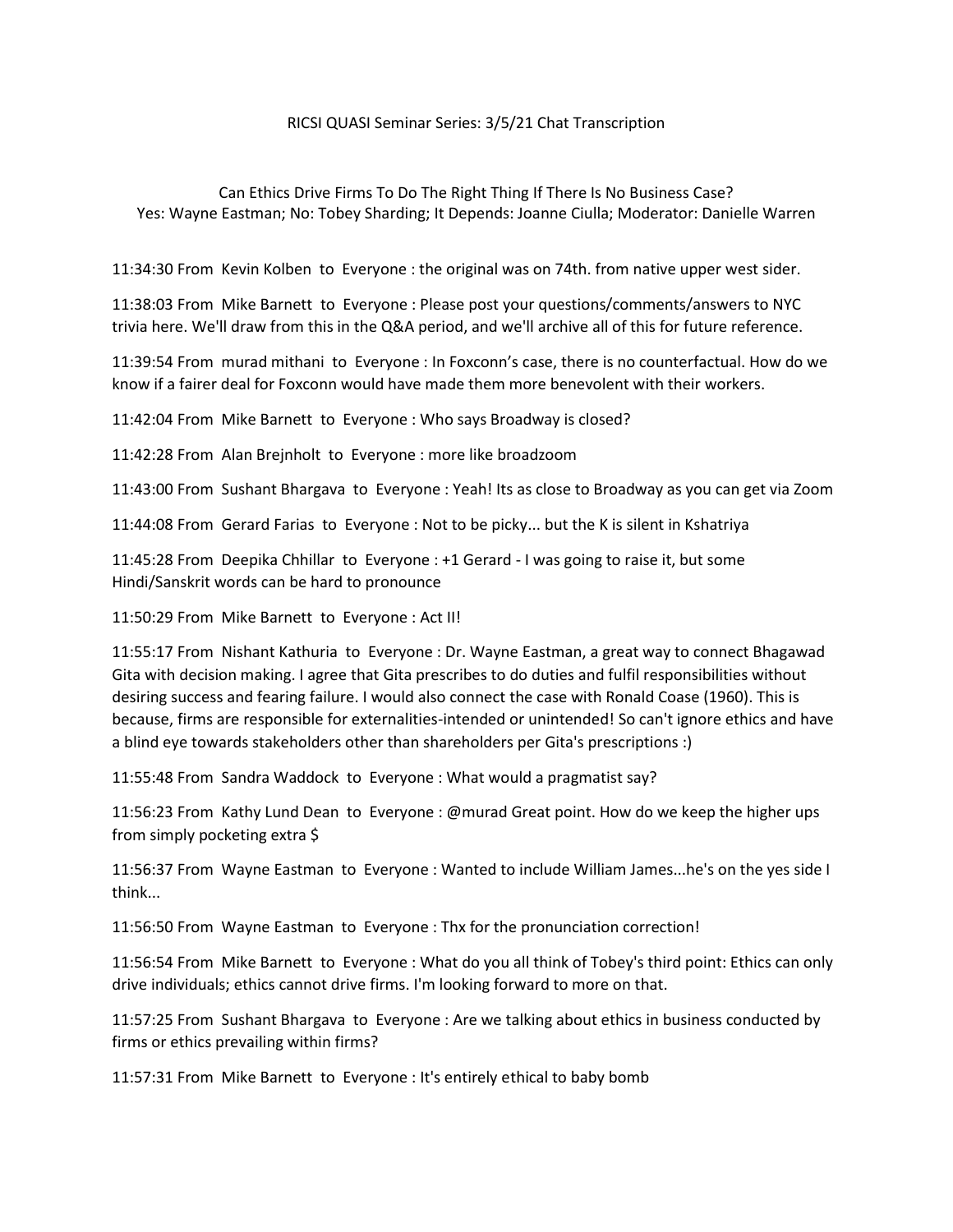11:58:32 From Nishant Kathuria to Everyone : @Sandra Waddock, I think the definition of pragmatist is largely influenced by economics.. There is still a room to include moral/normative/ethics in the definition of rationality.

11:59:13 From Brian Kelleher Richter to Everyone : But Milton Freidman cautions "within the rules of the game". How does that play in?

11:59:40 From Gerard Farias to Everyone : Friedman… said that "as long as they do not steal or commit fraud"

11:59:50 From Kathy Lund Dean to Everyone : @Brian-- people forget the "no force or fraud" piece

11:59:53 From Sandra Waddock to Everyone : What is the purpose of business were changed to what Donaldson & Walsh (2015) call collective value?

12:00:11 From Brian Kelleher Richter to Everyone : "There is one and only one social responsibility of business—to use its resources and engage in activities designed to increase its profits so long as it stays within the rules of the game, which is to say, engages in open and free competition, without deception or fraud."

12:00:41 From Gerard Farias to Everyone : Jensen said they were entitled to profits "after accounting for externalities"

12:00:47 From Jerry Davis to Everyone : @Brian and friends: rules of the game WHERE? In China, or Bangladesh, or Bermuda, or Ireland?

12:01:12 From Mike Barnett to Everyone : Kind of all falls apart if they set their own rules, and they enforce these rules themselves.

12:01:23 From Sandra Waddock to Everyone : People and firms have multiple objective functions all the time! It may be more difficult--but certainly not impossible to have more than one.

12:01:25 From Jerry Davis to Everyone : Or shop for rules globally, as all MNCs do.

12:02:08 From Brian Kelleher Richter to Everyone : @Mike Exactly what I was wondering. At least if they can set unethical/distortionary rules for themselves...

12:02:26 From Sandra Waddock to Everyone : And see Lynn Stout re whether there's actually a legal requirement to maximize profits/shareholder wealth.

12:02:42 From Brian Kelleher Richter to Everyone : @Jerry This is an important point too

12:09:30 From Mike Barnett to Everyone : Are managers individuals -- or firms?

12:09:41 From Gerard Farias to Everyone : But isn't it said that "Corporations are people"?

12:10:10 From Wayne Eastman to Everyone : Yes on Lynn Stout! Excellent discussion by her of Dodge v. Ford...too bad she's no longer with us :(

12:10:10 From Alan Brejnholt to Everyone : so governments have no moral obligation because these are merely a collection of individuals?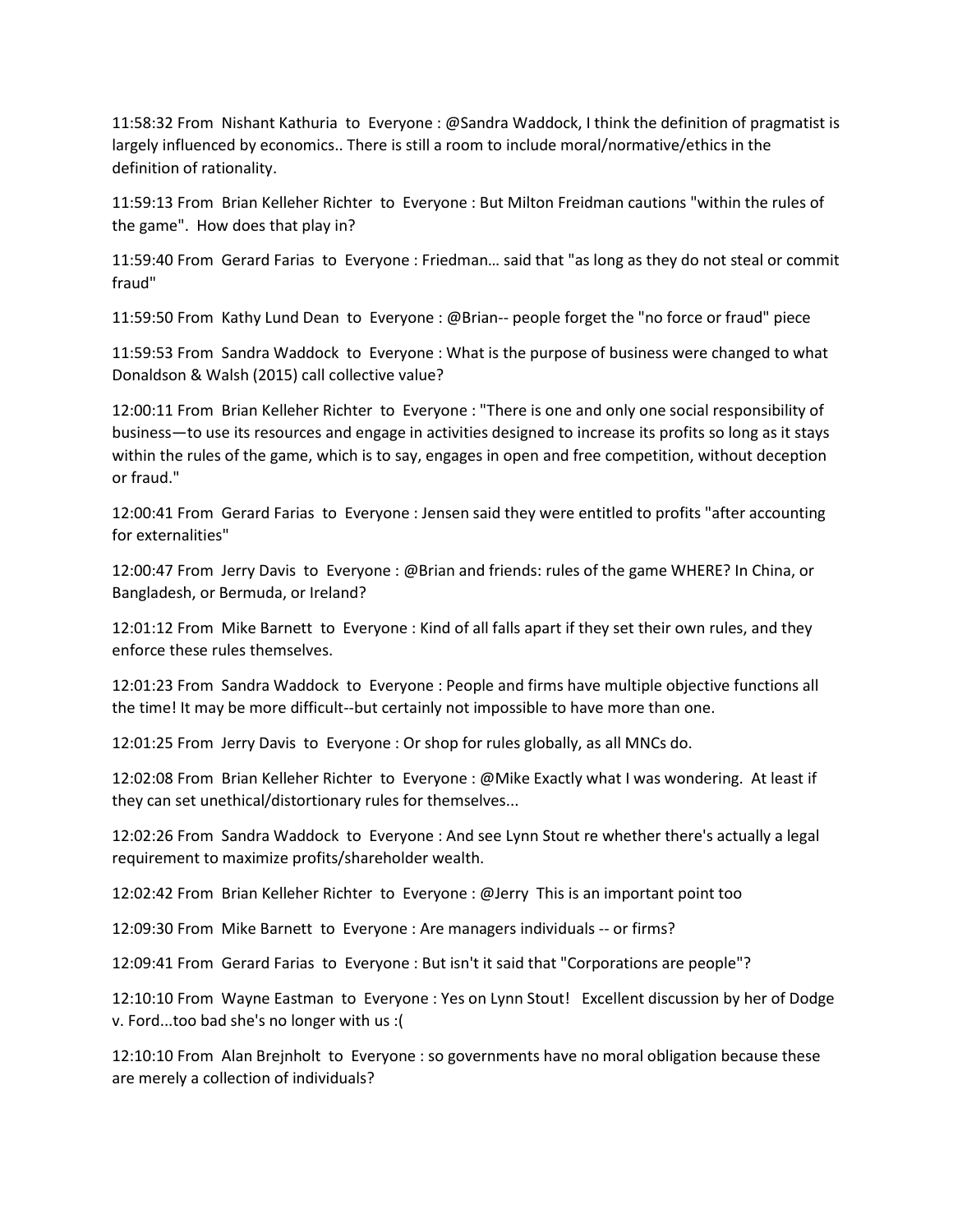12:10:14 From Marcelo @ LMU to Everyone : Who or what are markets in this context?

12:12:15 From Timothy Devinney to Everyone : Legally, managers have no requirement to maximise profits. They and the board are legally required to align its decisions with the shareholders as 'owners' as dictated by the exercise of the power of the shareholders in terms of their voice as expressed in resolutions and their support through voting rights. If the shareholders, in resolutions, say do away with dividends and give the money away, then the board and managers would have to accommodate this position.

12:14:04 From Siri Boe-Lillegraven to Everyone : It seems the business case is defined in terms of an opportunity for the business to profit. I think it would be helpful to further define what we mean with the business case. E.g. is it from a long term or short term perspective that the business case is calculated? Does 'no business case' mean no opportunity to increase value appropriation AND no opportunity to increase the total value creation that the business is involved in?

12:15:20 From Jerry Davis to Everyone : @Timothy: actually, even if shareholders unanimously voted to give away dividends to charity, the board could ignore them. Shareholder proposals in the US are almost inevitably "precatory" (i.e., advisory to the board only).

12:15:24 From dorozco to Everyone : I agree. Boards are fiduciaries, like trustees. Under Delaware law they only have liability if they commit gross negligence (recklessness) wrt business actions, or failure to act. Self-dealing is a much stronger basis for liability (loyalty violations). Outside of that, case law demonstrates there is very little room to establish liability for waste or "bad" decision-making, even if it is for ethical decisions.

12:15:34 From Brian Kelleher Richter to Everyone : What about the role of markets? True we have business and society, but what about business, markets and society?

12:15:34 From Cristian to Everyone : Is it necessary to think in a dualistic way about profit and ethics? Is it not possible to think about something like "metaprofit." That is what companies pursue beyond profit and through profit.

12:17:49 From Mike Barnett to Everyone : @Cristian: the "win-win" outcome is ideal; but much recent work is pointing out it's rarity.

12:19:50 From Gerard Farias to Everyone : Can we reverse the question? Does a business need a social, moral, environmental etc... case to exist?

12:23:04 From Timothy Devinney to Everyone : @Jerry … yes they could but they would find themselves subjected to joint liability lawsuits from powerful shareholders. My point is that the shareholders can reveal their preferences, whereas the strawman argument is 'profits' over everything else. It is profits because the shareholders want profits.

12:23:10 From Jerry Davis to Everyone : @Gerard: it's not too hard to engineer a moral case to exist. Purdue Pharma exists to alleviate human suffering.

12:24:19 From Timothy Devinney to Everyone : The expensify example is really not relevant for public companies. Barrett is the founder of a small unicorn that is a private company where and other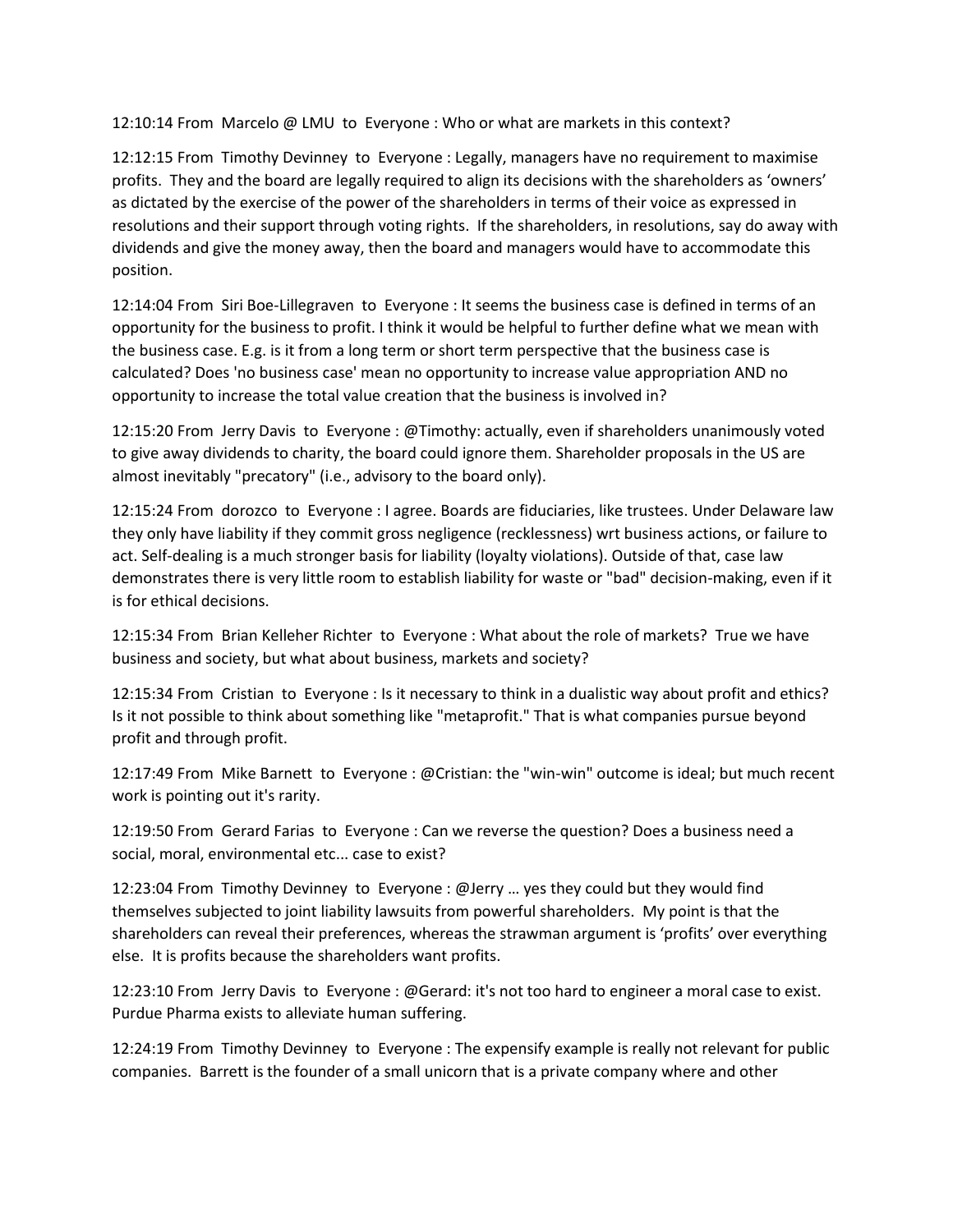founders are the main shareholders. His only issue is what his VC supporters think but they were uniformly pro Biden.

12:25:11 From Jonathan Doh to Everyone : To me a conundrum is the issue of temporal and geographic proximity. As Singer argues, there is no philosophical reason why we should preference the welfare of someone "close" to us in time or space versus those more distant, but that's exactly what we do. We are more concerned about our immediate surroundings even if our philanthropy or sacrifice (e.g. paying a slightly higher price for an iPhone) would be more effectively directed abroad.

12:27:33 From Jerry Davis to Everyone : @Timothy: I've found that law professors seem to be pragmatists (in the William James sense), and claim that shareholders are mere placeholders -- it's share price (as set by efficient capital markets) that should guide managerial action, not the literal wishes of actual shareholders. See, e.g., Easterbrook & Fischel.

12:28:30 From Gerard Farias to Everyone : Don't we need to differentiate between harm with in the value chain (e.g. the Foxconn example) and CSR that is outside (usually reputational) the value chain

12:29:14 From Wayne Eastman to Everyone : Agree w you, dorozco, on Delaware law

12:30:33 From Timothy Devinney to Everyone : @Jerry … I would not argue against that. I argue that large pension funds are more likely not to be 'placeholders' because they cannot easily shift their holdings. ... Again, shareholders are revealing preferences .. either by voting and pressuring and/or shifting their ownership away from that firm (e.g. a vote of no confidence). I worry that we think that shareholders (that include us btw) are not culpable.

12:30:53 From Ellie Okada to Everyone : When a business recognizes something is worn or some individual or eson is in need, it logicall and morally follows that h y shod do something- internal moral motivation

12:31:05 From Tilman Bauer to Everyone : May I ask, will the slides of the presenters, as well as the recording, be available?

12:31:18 From mthompson to Everyone : Would this discussion be different if it was about climate justice/ethics? How do we take account of actors without voice - trees, plants, flora, fauna etc on which we are mutually dependent for our own survival?

12:32:21 From Mike Barnett to Everyone : Yup, everything is archived on the RICSI website.

12:32:22 From dorozco to Everyone : There is a big debate about whether Delaware has sparked a race to the bottom by giving so much insulation from managerial/director liability for "bad" decision-making, but on the other side this discretionary policy might actually give much room for CSR/ethical experimentation without liability.

12:33:23 From Deborah Flamengo to Everyone : The RICSI site is <http://business.rutgers.edu/ricsi/quasi-seminar-series-presentations>

12:34:04 From Cristian to Everyone : @Mike. Putting it as a win-win is again a dualistic approach. But I agree with you that the evidence is scarce. Why is that the case? Are we teaching the relationship profitethics as a dichotomy?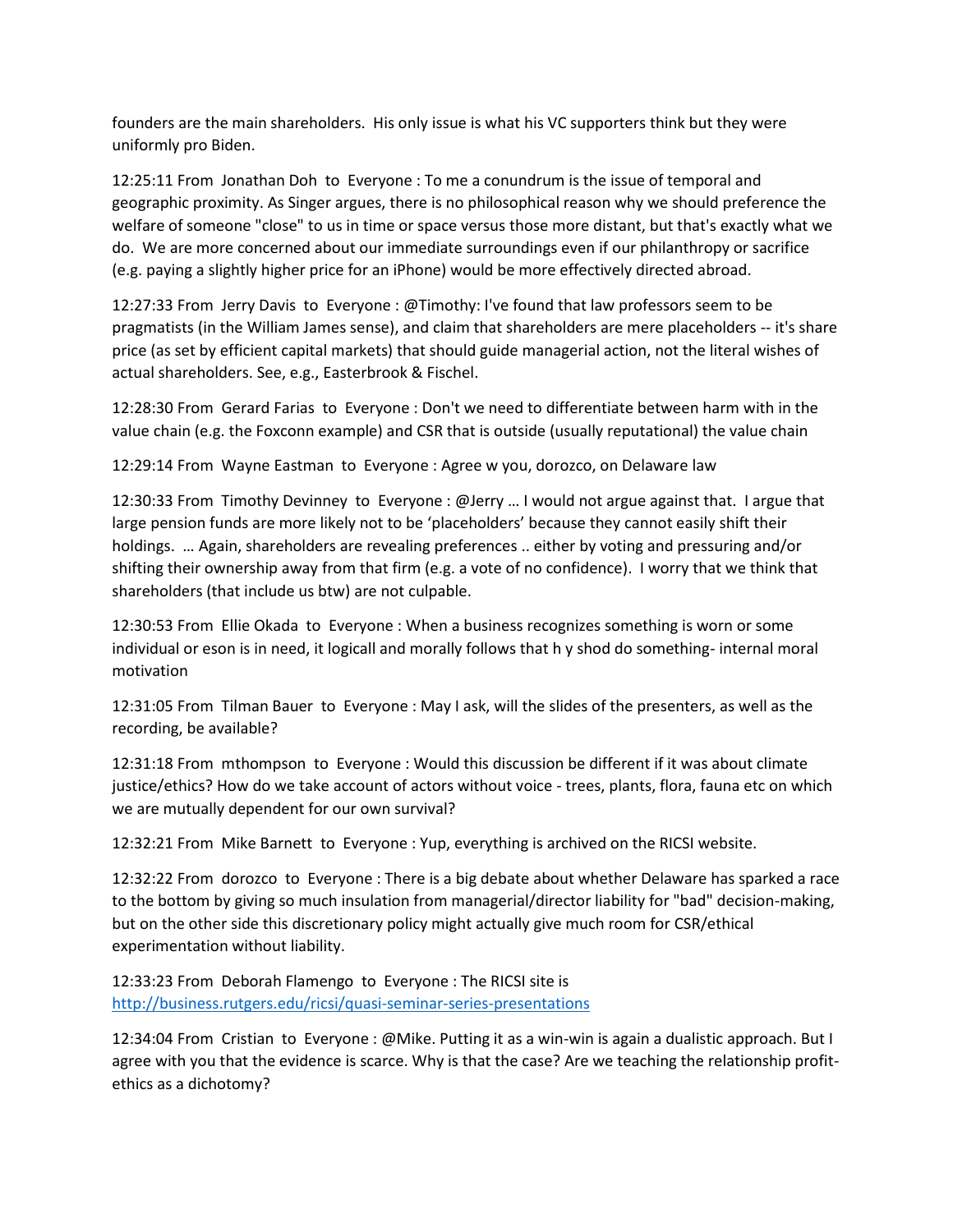12:35:11 From dorozco to Everyone : Awesome!

12:35:52 From Mike Barnett to Everyone : @Cristian: In much of old-school finance & established biz curriculum: we are teaching the dichotomy. In many reformed curricula in biz schools, we now teaching win-win.

12:36:27 From dorozco to Everyone : Demand a recount!

12:36:28 From Jerry Davis to Everyone : I read the poll as an empirical question, not a value question.

12:36:35 From Hussein Issa to Everyone : the poll was rigged! haha

12:37:08 From Ali Unal to Everyone : How are you? Miss you too!

12:37:11 From Ali Unal to Everyone : Maine

12:37:13 From Mike Barnett to Everyone : Toddlers are going to storm the Eastman house!

12:37:30 From Ali Unal to Everyone : University of Southern Maine, I started last fall

12:37:47 From Jonathan Doh to Everyone : Or "Does" ethics....

12:38:08 From Mike Barnett to Everyone : Barnett defense: they all agreed to the question!

12:38:35 From Jerry Davis to Everyone : It's because Mike sends emails that make an Apple EULA look terse.

12:38:52 From Mike Barnett to Everyone : My dynamic capability, Jerry.

12:40:07 From Wayne Eastman to Everyone : I originally followed Jonathan's approach by arguing that ethics \*does\* make a difference, but after I met w Tobey and Danielle and Joanne, I decided it made more sense to argue in normative terms

12:40:53 From Mike Barnett to Everyone : And those firms that go bankrupt because they refuse to behave ethically?

12:41:17 From Mike Barnett to Everyone : How you gonna get concrete straightjackets by IRB?

12:41:57 From Siri Boe-Lillegraven to Everyone : Sounds like a business case approach to dissertations

12:41:58 From Gerard Farias to Everyone : Did Ryan find firms to study?

12:42:25 From Cristian to Everyone : What is Ryan researching now?

12:42:37 From Pushpika Vishwanathan to Everyone : @Siri: hahaha... exactly!

12:42:41 From ARSI AGOLLI to Everyone : Is it Ethical for Amazon increase their stock price while there are several articles and reports that show the unethical practices with their warehouse workers (injuries, minimal wage, no paid leave, etc)?

12:42:43 From Nishant Kathuria to Everyone : Is it possible to get slide and video recording of this session? If yes, that would be great!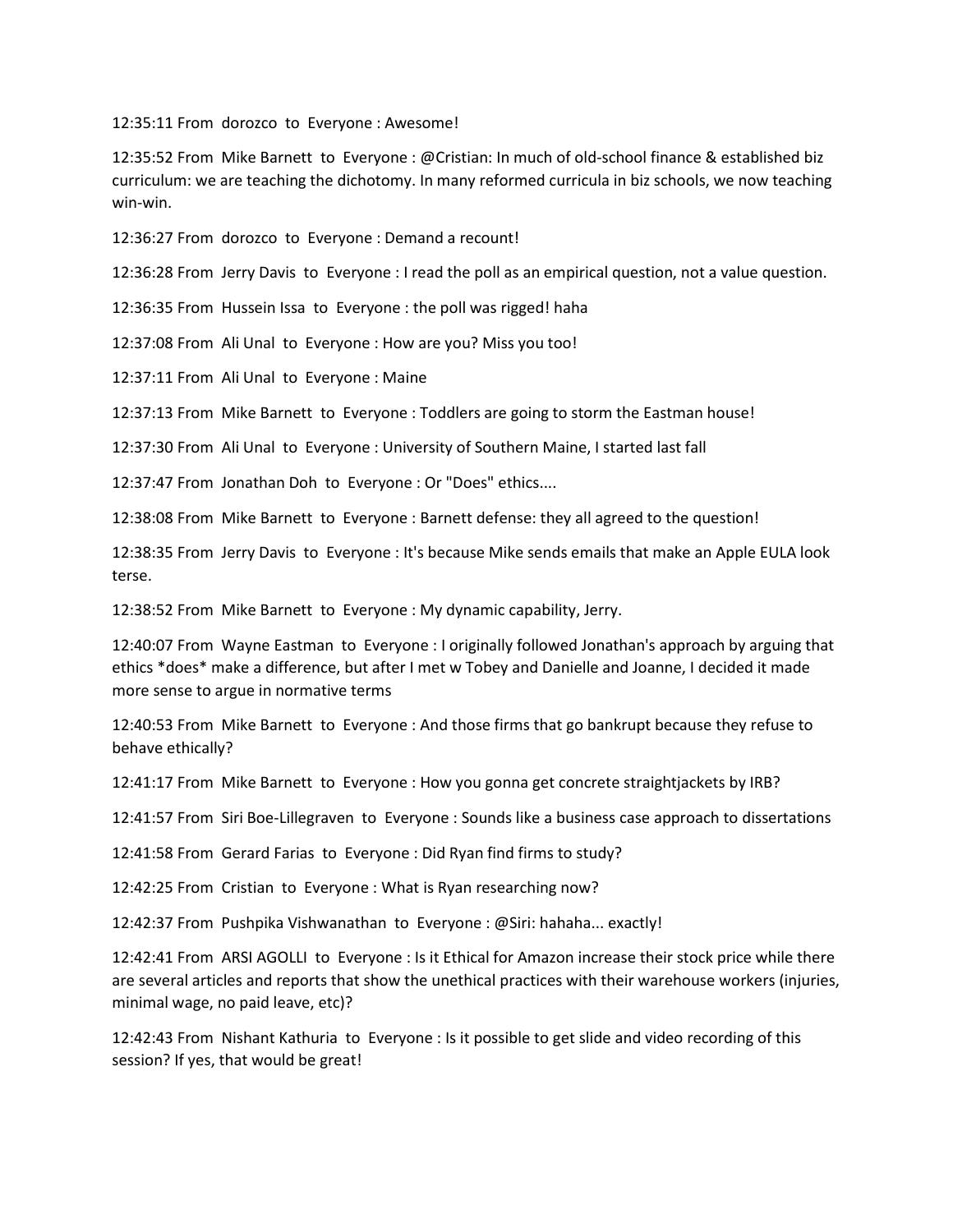12:44:30 From Deborah Flamengo to Everyone : Recordings and presentations can be found on the RICSI site:<http://business.rutgers.edu/ricsi/quasi-seminar-series-presentations>

12:44:44 From Deepika Chhillar to Everyone : I am wondering how does the penultimate argument by Danielle relates to organisational purpose (closer to institutional theory arguments)? That organisations with no societal value will eventually go bankrupt.

12:45:34 From Mike Barnett to Everyone : We'd like to prioritize doctoral students in Q&A. Can you please identify yourself as such and type your question here?

12:45:55 From Jeana Wirtenberg to Everyone : I liked Danielle's comment about how students are much more open to CSR, ethics, role of business in society. There is tons of recent evidence that students, millennials (MBAs in particular) want to work in purpose driven organizations, increasing their engagement, productivity, reducing turnover, etc. Isn't this a very positive sign and indicator for a new business case that incorporates societal impact and corporate social responsibility?

12:47:36 From Tilman Bauer to Everyone : Doctoral student here :) May I ask, will the slides of the presenters, as well as the recording, be available?

12:48:06 From Jiancheng Du to Everyone : Does ethics drive human behaviors and set norms or perhaps some business people care about ethics, set an example, and others to follow? If no business case, how to study it?

12:48:07 From Mike Barnett to Everyone : Yes, slides, recording, chat, reading list will all be available o the RICSI website (business.rutgers.edu/ricsi

12:48:23 From Tilman Bauer to Everyone : Thank you.

12:48:42 From Jeana Wirtenberg to Everyone : Also consider the often repeated matra, "Business cannot succeed in a society that fails," Given climate change, innumerable future challenges facing humanity during this century, isn't it fundamentally unethical to promote profit driven businesses at the expense of society and the survival of the species?

12:49:16 From mthompson to Everyone : Foxconn is now turning to robotics and automation to get rid of the worker problem …

12:49:20 From Timothy Devinney to Everyone : Actually, the suicide rate at Foxconn was quite significantly lower (I think about 1/10th) than that at an average Chinese manufacturing operation and in the general population.

12:53:03 From Jeana Wirtenberg to Everyone : I thought (the late and wonderful) Lynn Stout's book on the Myth of Shareholder Value was pretty definitive on debunking that from a legal perspective.

12:54:45 From Mohamed Genawi to Everyone : PhD student: Can firms be expected to act 'ethically' without a moral handbook? Are the writers of moral handbooks governments?

12:55:00 From Deepika Chhillar to Everyone : Thank you Mike, for prioritising questions by students. I am a doctoral student at UIUC. My question was about how the penultimate argument by Danielle relates to organisational purpose (closer to institutional theory arguments)? That organisations with no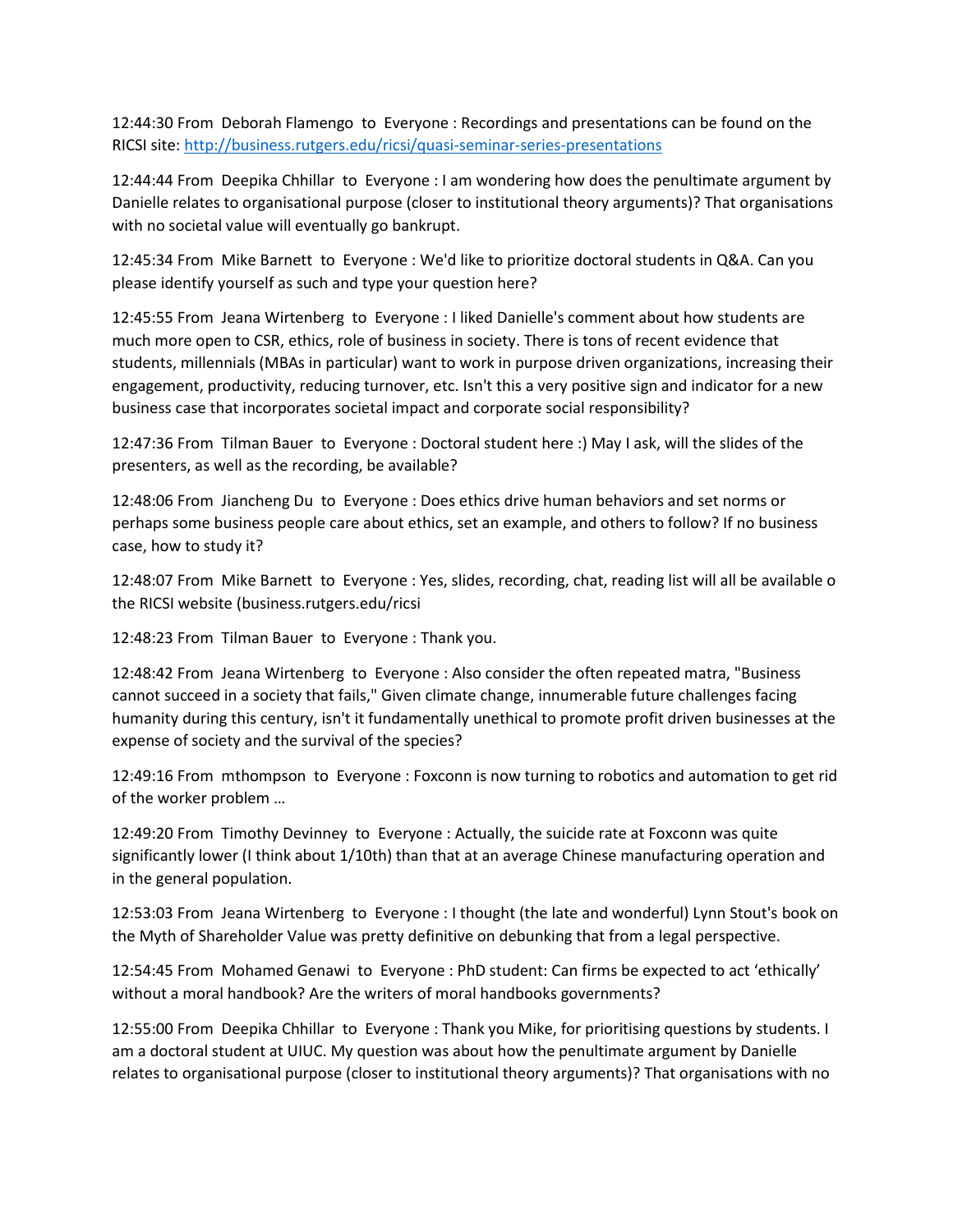societal value will eventually go bankrupt. Rolling it even further up, how important is it to build an organisational culture (for all employees) or does it only matter that the leadership is ethical?

12:58:37 From Timothy Devinney to Everyone : @mthompson … indeed, at the same time they announced all the labor condition and pay changes they also announced their \$1B investment in robotics …

12:59:24 From Nishant Kathuria to Everyone : Jensen and Meckling 1976 "The firm is not an individual" (p 311). It is a legal entity..

13:00:56 From Robert Tomasko to Everyone : What about corporate statements of their values and ethics? These are aboutvthe entity, not the individual, but they are to guide individual behavior

13:01:22 From Jiancheng Du to Everyone : In terms of comparative country comparisons, what is the proper way to study it, can we use similar measures in different countries, and who and how to define ethics? For example, perhaps different countries are in different stages and what motivates corporate behaviors in poor countries is different, and people have different concerns. Perhaps in poor countries, solving poverty matters, but ethics matters in developed countries.

13:01:40 From Timothy Devinney to Everyone : Here is something I wrote about apple/foxconn at the time in 2012 … [https://modern-cynic.org/2012/02/27/first-nike-then-starbucks-is-it-now-apples-turn-to](https://modern-cynic.org/2012/02/27/first-nike-then-starbucks-is-it-now-apples-turn-to-be-held-up-by-protesters/)[be-held-up-by-protesters/](https://modern-cynic.org/2012/02/27/first-nike-then-starbucks-is-it-now-apples-turn-to-be-held-up-by-protesters/)

13:01:43 From Hussein Issa to Everyone : This was an excellent session! thank you for organizing it

13:02:01 From Deborah Flamengo to Everyone :<https://business.rutgers.edu/ricsi>

13:03:08 From Nishant Kathuria to Everyone : Great session! Thank you everyone

13:03:17 From Marcelo @ LMU to Everyone : Thank you! Excellent session

13:03:18 From Tianhao Liu to Everyone : Thank you!

13:03:50 From Itzel Palomares-Aguirre to Everyone : Thank you, great session

13:05:14 From Joris Gjata to Everyone : Thank you all for this session!

13:05:15 From Deepika Chhillar to Everyone : Thank you for answering that, glad I stuck around.

13:05:31 From Tilman Bauer to Everyone : I'm a doctoral student.. May I switch on my mic?

13:05:50 From Gerard Farias to Everyone : repeating my question for Danielle... Did Ryan find firms to study?

13:06:39 From Tilman Bauer to Everyone : I'd like to offer my perspective on the "purpose of business" question.

13:07:17 From Gerard Farias to Everyone : I once asked a Whole Foods manager if they would stop selling bottled water... he just smiled

13:11:45 From Gerard Farias to Everyone : [https://www.foei.org/wp](https://www.foei.org/wp-content/uploads/2021/02/Friends-of-the-earth-international-carbon-unicorns-english.pdf)[content/uploads/2021/02/Friends-of-the-earth-international-carbon-unicorns-english.pdf](https://www.foei.org/wp-content/uploads/2021/02/Friends-of-the-earth-international-carbon-unicorns-english.pdf)